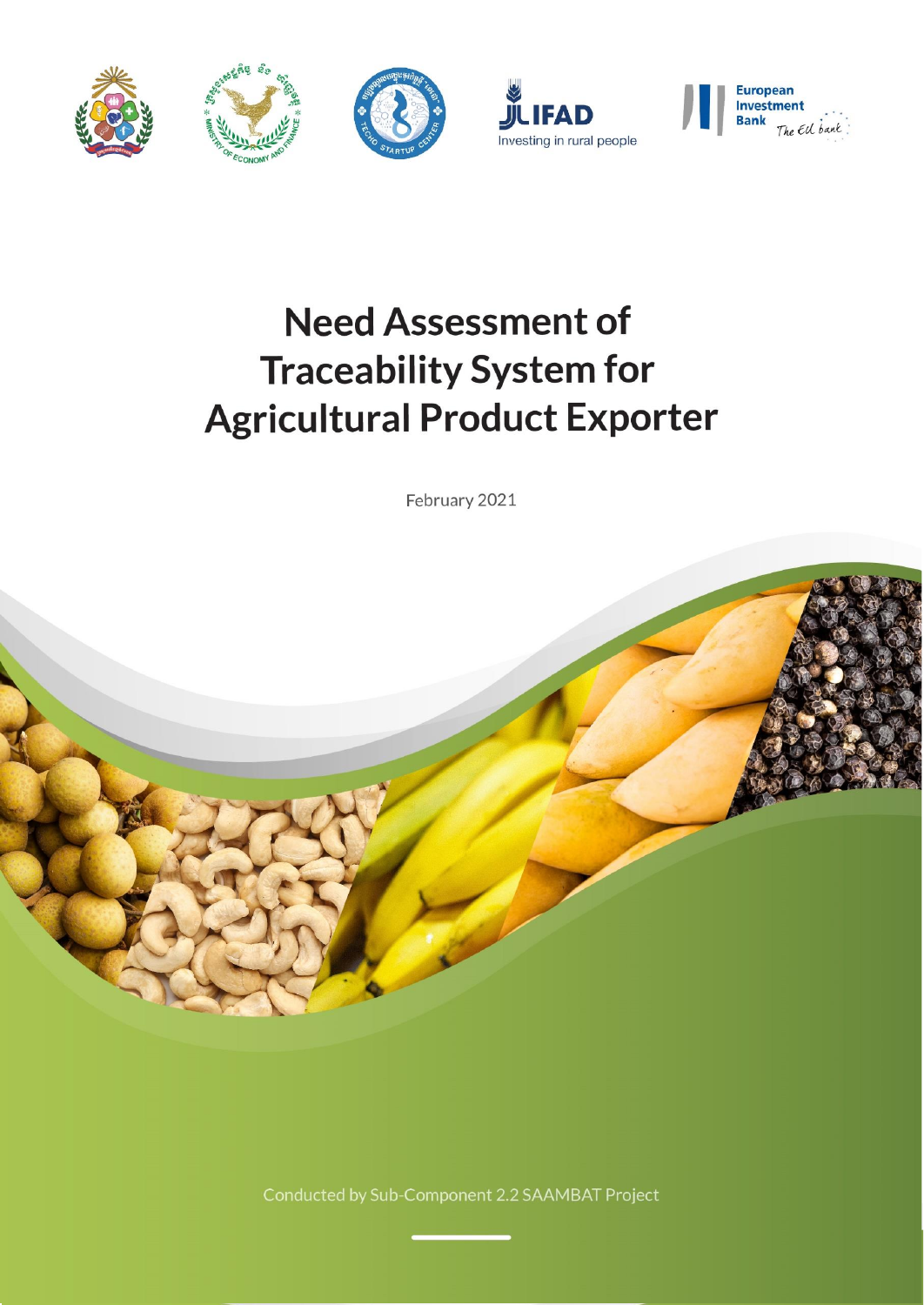### **Table of Contents**

| 1. |                                                                                           |  |
|----|-------------------------------------------------------------------------------------------|--|
| 2. |                                                                                           |  |
| 3. |                                                                                           |  |
| 4. |                                                                                           |  |
| 5. |                                                                                           |  |
|    | $\blacktriangleright$                                                                     |  |
|    | $\blacktriangleright$                                                                     |  |
|    | ≻                                                                                         |  |
|    | ≻                                                                                         |  |
|    | ≻                                                                                         |  |
|    | $\blacktriangleright$                                                                     |  |
| 6. |                                                                                           |  |
| 7. |                                                                                           |  |
| 8. |                                                                                           |  |
|    |                                                                                           |  |
|    | Appendix 1: List of questions for traceability system for agricultural product exporter13 |  |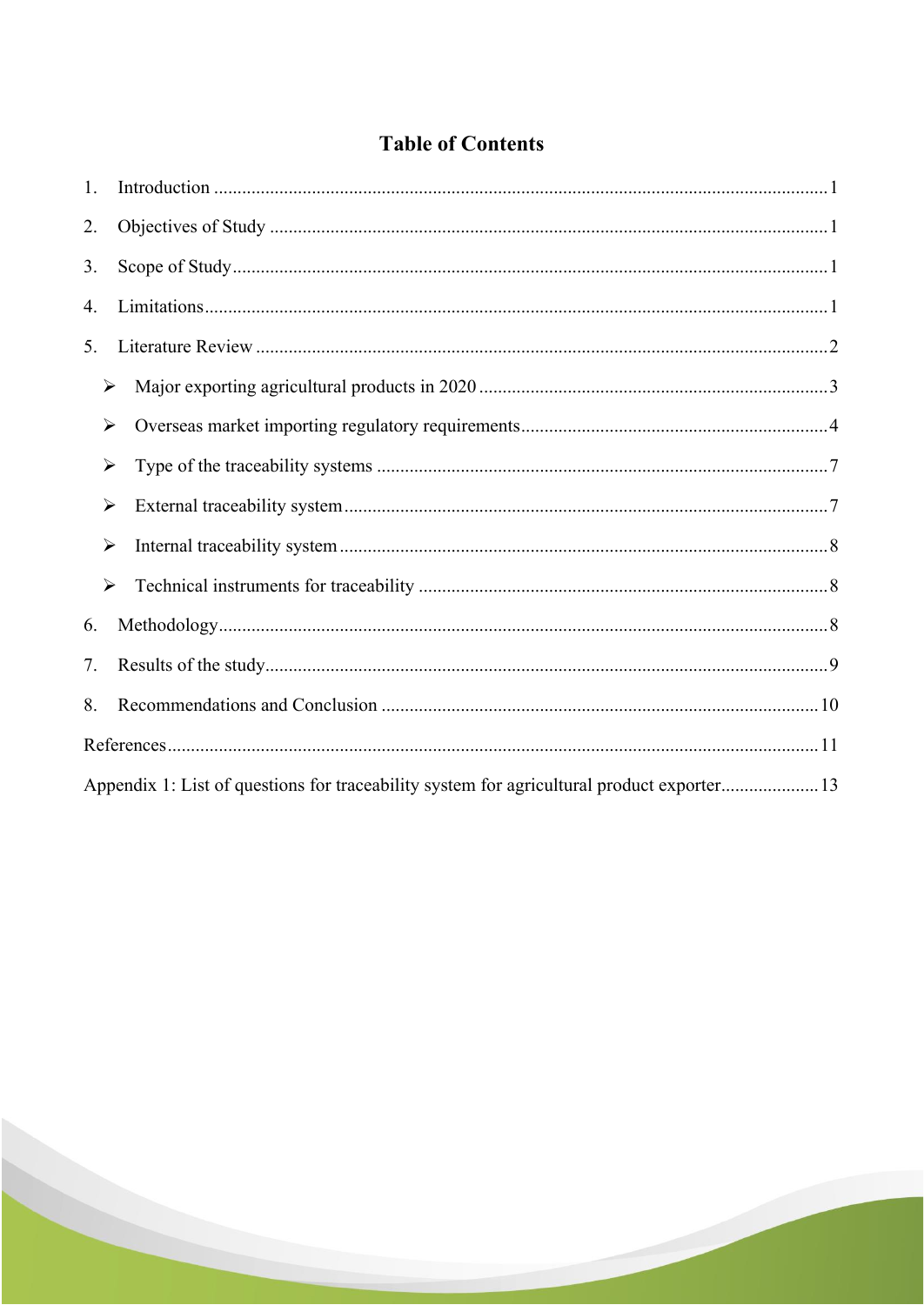### **List of Abbreviations**

| AC              | <b>Agricultural Cooperatives</b>                                |
|-----------------|-----------------------------------------------------------------|
| <b>ASEAN</b>    | <b>Association of South East Asia Nations</b>                   |
| <b>CEO</b>      | Chief Executive Officer                                         |
| CO              | Certificate of Origin                                           |
| EU              | The European Union Countries                                    |
| FAO             | Food and Agriculture Organization of the United Nations         |
| <b>FTA</b>      | Free Trade Agreement                                            |
| <b>GDA</b>      | General Directorate of Agriculture                              |
| <b>GDP</b>      | <b>Gross Domestic Product</b>                                   |
| ha              | Hectare                                                         |
| <b>HACCP</b>    | Hazard Analysis Critical Control Point                          |
| <b>IFOAM</b>    | The International Federation for Organic Agriculture Movements  |
| <b>INGO</b>     | International Non-Governmental Organization                     |
| <b>ISO</b>      | International Standardization Organization                      |
| JAS             | Japanese Agricultural Standard                                  |
| <b>JMAFF</b>    | Japanese Ministry of Agriculture, Forestry, and Fisheries       |
| <b>GHP</b>      | Good Hygienic Practices                                         |
| <b>GMP</b>      | Good Manufacturing Practices                                    |
| <b>MAFF</b>     | Ministry of Agriculture, Forestry, and Fisheries                |
| MT              | Metric Tons                                                     |
| MoC             | Ministry of Commerce                                            |
| <b>PDAFF</b>    | Provincial Department of Agriculture, Forestry, and Fisheries   |
| <b>PGS</b>      | Participatory Guarantee System                                  |
| QR Code         | Quick Read Code                                                 |
| <b>RFID</b>     | Radio Frequency Identification Devices                          |
| <b>SAAMBAT</b>  | Sustainable Assets for Agriculture Market, Business and Trade   |
| SC 2.2          | Sub-Component 2.2 of SAAMBAT project                            |
| <b>SMEs</b>     | <b>Small and Medium Enterprises</b>                             |
| <b>SPS</b>      | Sanitary and Phytosanitary                                      |
| <b>USAID</b>    | United State Agency for International Development               |
| <b>USDA NOP</b> | United State Department of Agriculture National Organic Program |
| <b>WSN</b>      | <b>Wireless Sensor Network</b>                                  |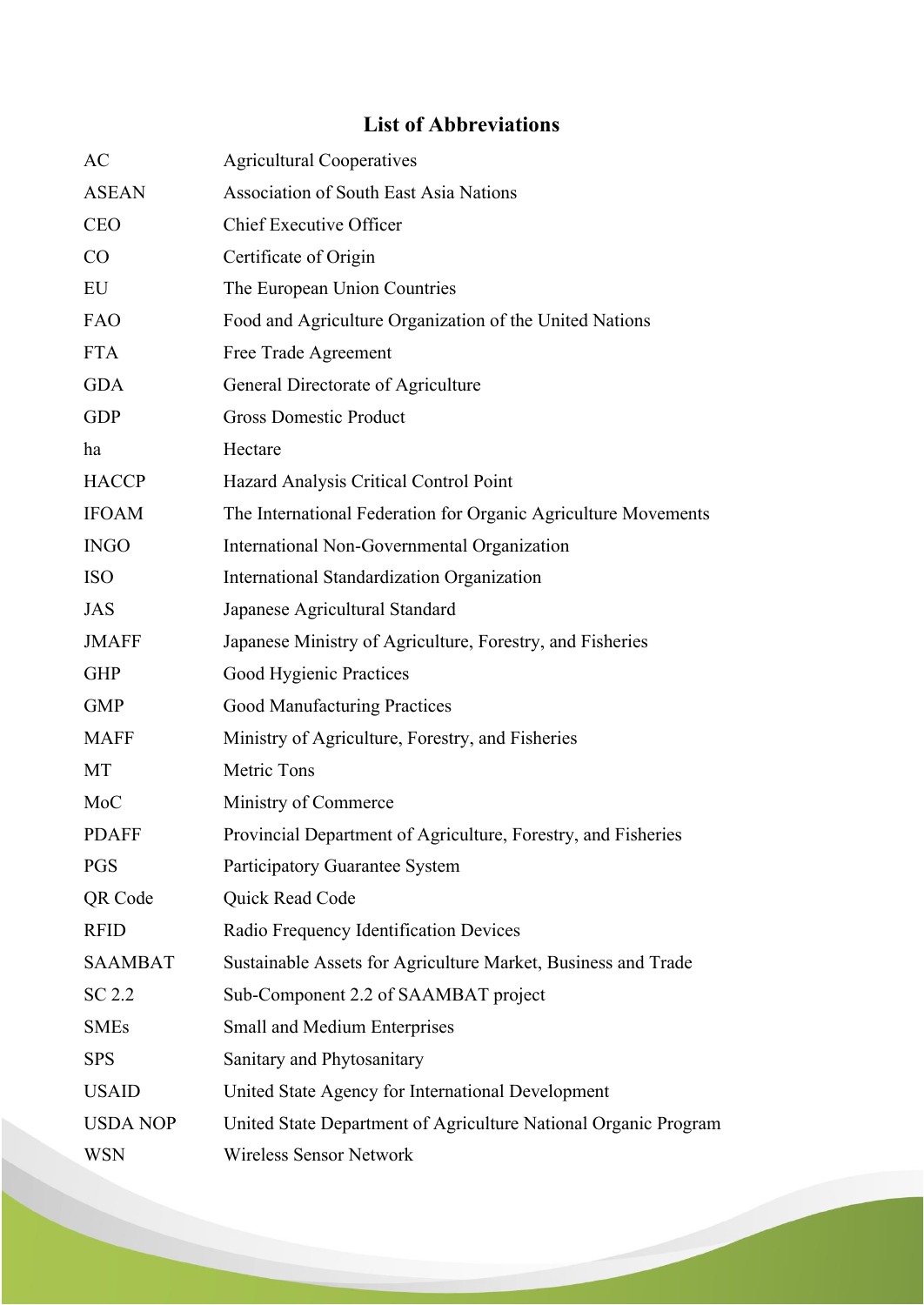### **List of Tables**

| Table 1: Agriculture sub-sectors production area and worth in value for exporting quantity (Compiled |  |
|------------------------------------------------------------------------------------------------------|--|
|                                                                                                      |  |
| Table 2: Commodity production areas, productivity, exporting volume, and worth in value in 2020      |  |
| (Author's compilation based on information retrieving from an official Facebook page of Minister of  |  |
|                                                                                                      |  |
|                                                                                                      |  |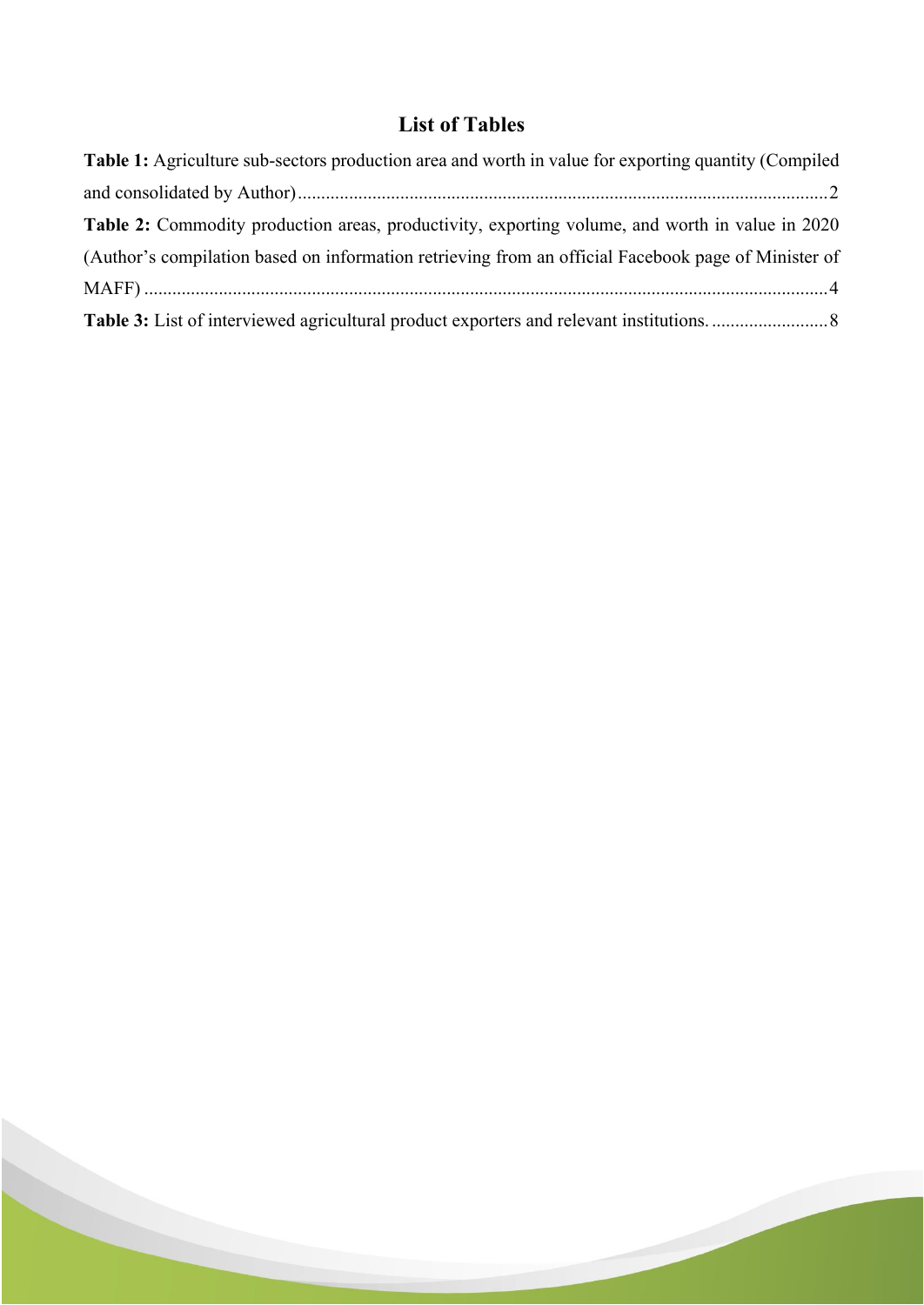### 1.Introduction

Information and Communication Technology is increasingly applied to agriculture value chain to overcome fragmented and miscommunication barriers. By adopting this technology, Sub-Component 2.2 of SAAMBAT project or SC 2.2 is mandatory to develop 5 digital key applications, one of which is the dynamic traceability system application for agricultural products. Additionally, the development of the traceability system is to assist private sector who wishes to export agricultural products to overseas markets that are required to comply with importing policy by developed countries such as the US, the EU, Japan, China, Australia, and New Zealand on food safety which include HACCP, GMP, GHP, and Sanitary and Phytosanitary certificate. To ensure food safety it is necessary to have the traceability system in-place to track and trace agricultural products at any value chain stages, improve product quality control, reduce incident of food poisoning risk, authenticate ethical credential, country of origin, produce provenance, and ultimately build consumer trust and satisfaction. Traceability system allows an early detection of food-borne disease in the value chain to avoid illness proliferation. The study of traceability system for agricultural product export will complement the need assessment for the traceability system for vegetable value chain. Likewise, it will assess whether the sustainability of the digital traceability system application will be continuously utilized when the project is phased out. It is hoped that the result from the study will provide a concrete evidence of demand side from relevant institutions ranging from agricultural products supporting for export institution to exporters and to elaborate whether the dynamic traceability system should be developed.

## 2.Objectives of Study

This study seeks (1) to understand the need of the traceability system for agricultural producer groups, cooperatives, associations, and exporters, (2) to identify the preferred standardization and certifying body in the country, and (3) to confirm the utilization as well as a willingness to co-finance the system when it is developed by SC 2.2.

# 3.Scope of Study

This is a complementary study to the traceability system for vegetables to confirm that SC 2.2 should develop a dynamic system which is applicable for any type of agricultural products. This study specifically focuses on the demand side of the traceability system for agricultural export crops such as pepper, cashew nut, mango, and Pailin longan. In addition, various actors who provide technical assistance and facilitation to small & medium size enterprises of International Non-Governmental Organisations (SMEs-INGOs), agricultural cooperatives, chemical-free and organic wholesaler & retail shops, and exporter companies were also picked for an interview.

### 4.Limitations

Due to limited resources, time constraint, lacking data of agricultural product exporters, and a bureaucracy requirement of an official letter of request of some exporters who would cooperate and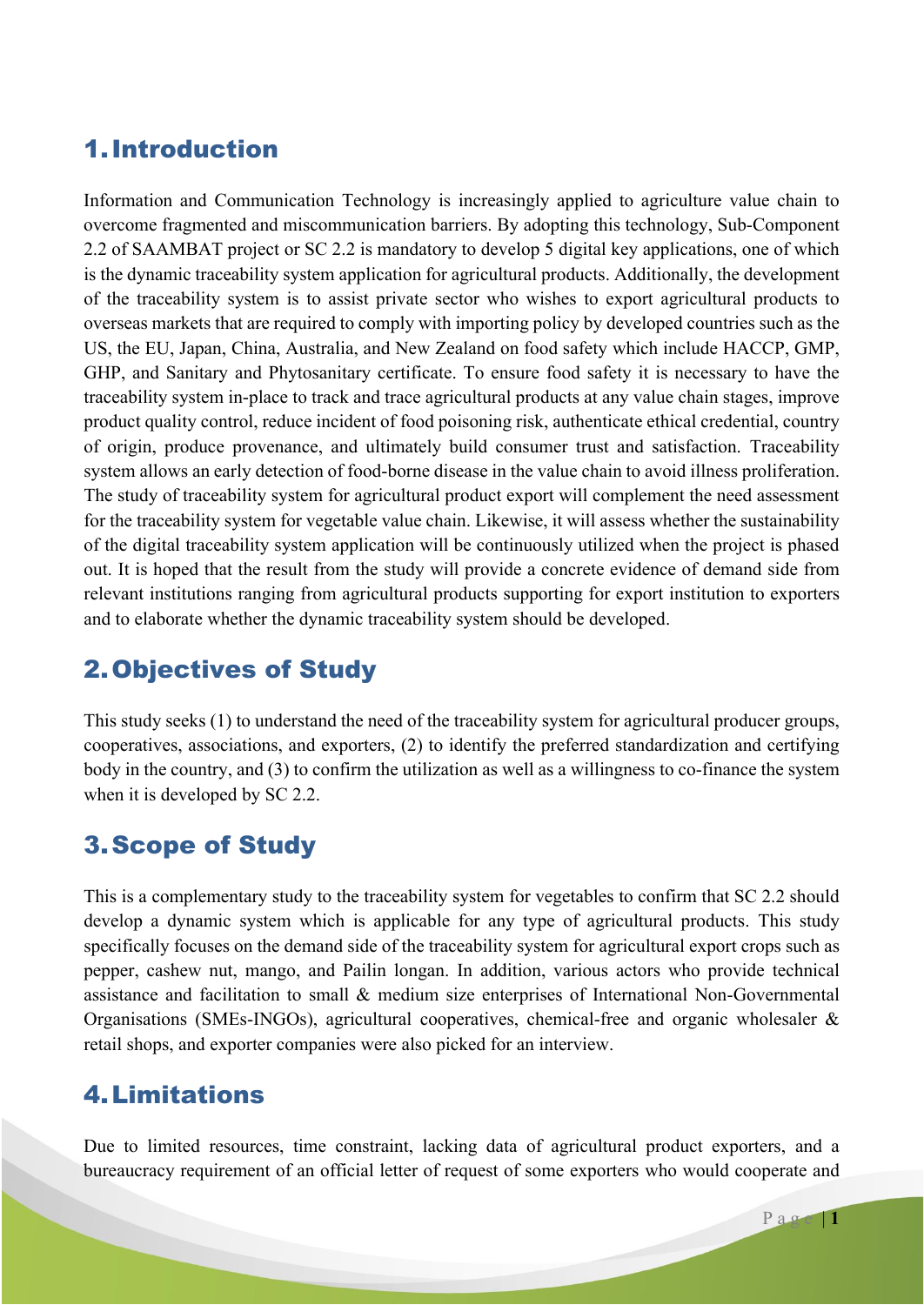allow for an interview, only selected number of each of the following potential agricultural product exporters (cashew nut, longan, mango, and pepper), INGO, chemical-free/organic wholesalers & retail shops, agricultural cooperatives, and certifying body were chosen. Banana export companies were excluded due to their contacts could not be reached. In addition, milled rice exporters were also ruled out in this study because the team used to meet with AMRU RICE CEO, Oknha Song Sarann who is currently a Cambodia Rice Federation President, keeps insisting that the traceability system should have already been established as it plays a significant role in facilitating agricultural products export to overseas markets.

# 5.Literature Review

There are 3 main sectors that drive Cambodia economy. They are industry, service, and agriculture. Agriculture sector contributes 20.17% to the total GDP in 2019 (World Bank, 2020). Agriculture sector divides into 5 sub-sectors such as rubber, animal production (including poultry and egg), forestry (wildlife raising and swift bird nest), fisheries (freshwater fish, marine fish, and aquaculture), and crop production (selected major exporting crops including milled rice, paddy rice, cassava, mango, cashew nut, longan, pepper, and cavendish banana).

**Table 1:** Agriculture sub-sectors production area and worth in value for exporting quantity (Compiled and consolidated by Author)

| <b>Total production</b><br><b>Type of productions</b><br>quantity (MT) |            | The total value of the<br>total production (million<br><b>USD</b> ) | <b>Exporting worth of</b><br>value (million USD) |  |
|------------------------------------------------------------------------|------------|---------------------------------------------------------------------|--------------------------------------------------|--|
| Livestock and poultry<br>(including egg)                               | 258,257    | \$1,827.20                                                          | \$61.31                                          |  |
| Fisheries                                                              | 936,300    | \$1,872.60                                                          | \$8.33                                           |  |
| Forestry product                                                       | 30,926     | \$86.96                                                             | \$44.09                                          |  |
| Rubber                                                                 | 350,000    | \$482.76                                                            | \$459.00                                         |  |
| 7 major exporting<br>crops                                             | 24,415,172 | \$2,323.19                                                          | \$2,170.00                                       |  |

Source: Veng, Sakhon. (2021, January 04). Total value of agricultural products and agricultural export sub-sectors of animal production, fishery products, forestry products, rubber products, and crop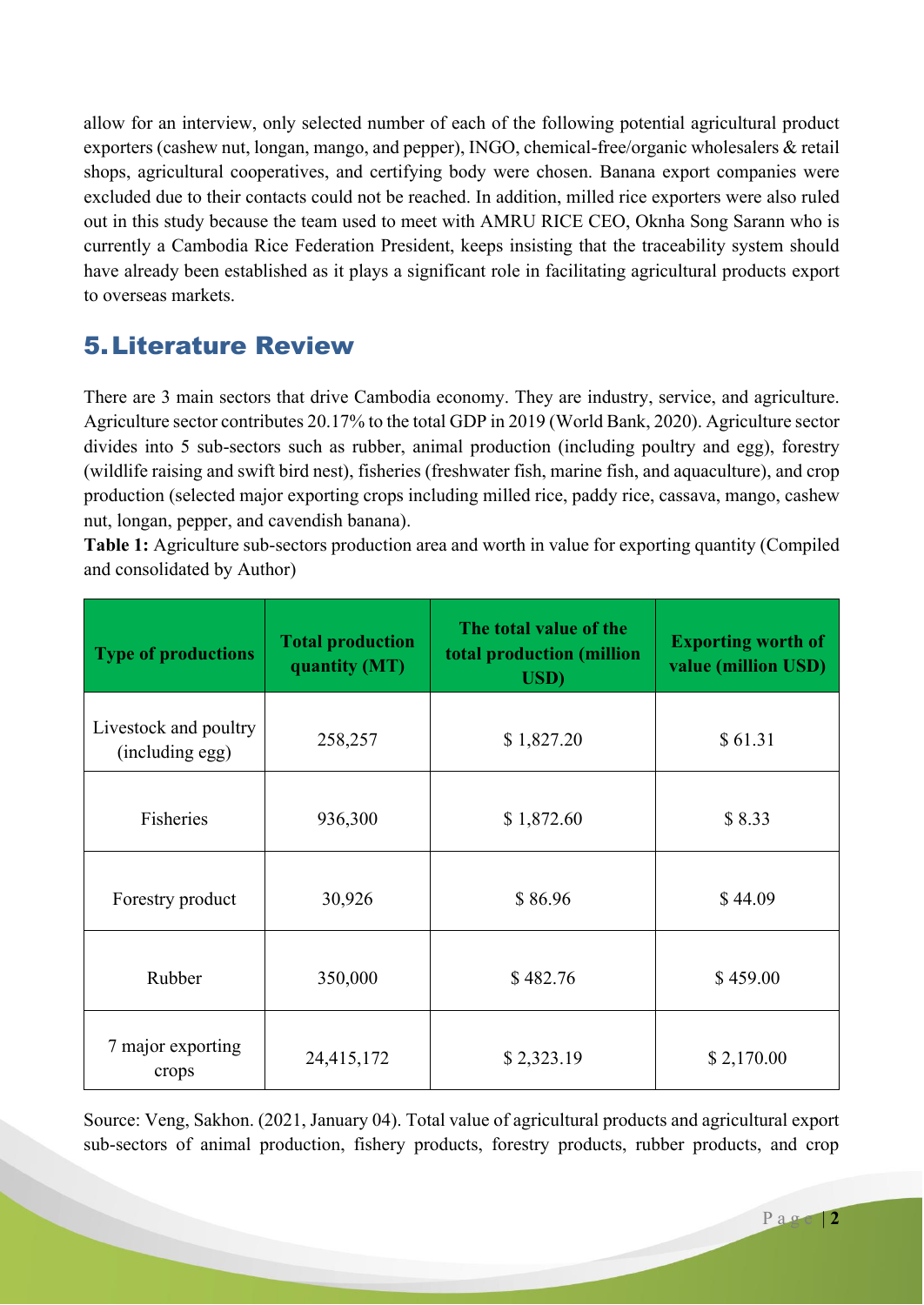production achieved in 2020. *Sakhon Veng, Minister of the Mistry of Agriculture, Forestry, and Fisheries*. https://www.facebook.com/vengsakhon

Among the 5 agricultural sub-sectors, the major exporting crops stand at the top of the table in all 3 units including the total production quantity, total value of the total production, and exporting worth of value which accounts for 24,415,172 MT; \$ 2.32 billion; and \$ 2.17 billion respectively. In terms of the total production quantity, the second place is freshwater and marine fish ahead of rubber, livestock, and forestry products with the total quantity of 936,300 MT; 350,000 MT; 258,257 MT; and 30,926 MT respectively. Likewise, when it comes to worth of the total production freshwater and marine fish remains sitting at second spot follows by livestock, rubber, and forestry products at \$ 1,873.6 million; \$ 1,827.19 million; \$ 482.76 million; and \$ 86.96 million respectively. However, the result has changed when it comes to exporting worth in value. The first runner up is rubber chases after by the second runner up which is livestock, the fourth place which is forestry products, and the last spot in table 1 above which is freshwater and marine fish with a value of \$ 459 million, \$ 61.30 million, \$ 44.09 million, and \$ 8.33 million respectively (table 1).

Prior to these agricultural products being allowed to export to overseas markets as well as to comply with intended importing countries, it is necessary to get a sanitary and phytosanitary certificate and a certificate of origin from the department of plant protection, sanitary, and phytosanitary of the General Directorate of Agriculture (GDA) of MAFF and General Department of Trade Service of Ministry of Commerce (MoC). This measure is to assure that there would be no transmission of quarantine pests and/or economically devastating pests from one country to another in order to protect one's country agricultural production and biodiversity without setting up unnecessary barrier to trade and transport (FAO, 2020). The certificate of origin is to certify that the products are locally produced or obtained using local raw materials (MoC, 2021).

This section collects and collates secondary data on major exporting agricultural products to overseas markets and the rules and regulations to be complied with intended importing countries.

### Major exporting agricultural products in 2020

5 major agricultural commodities that have been produced and exported to overseas markets were consolidated and compiled as illustrated in Table 2 (Veng, S. 2021).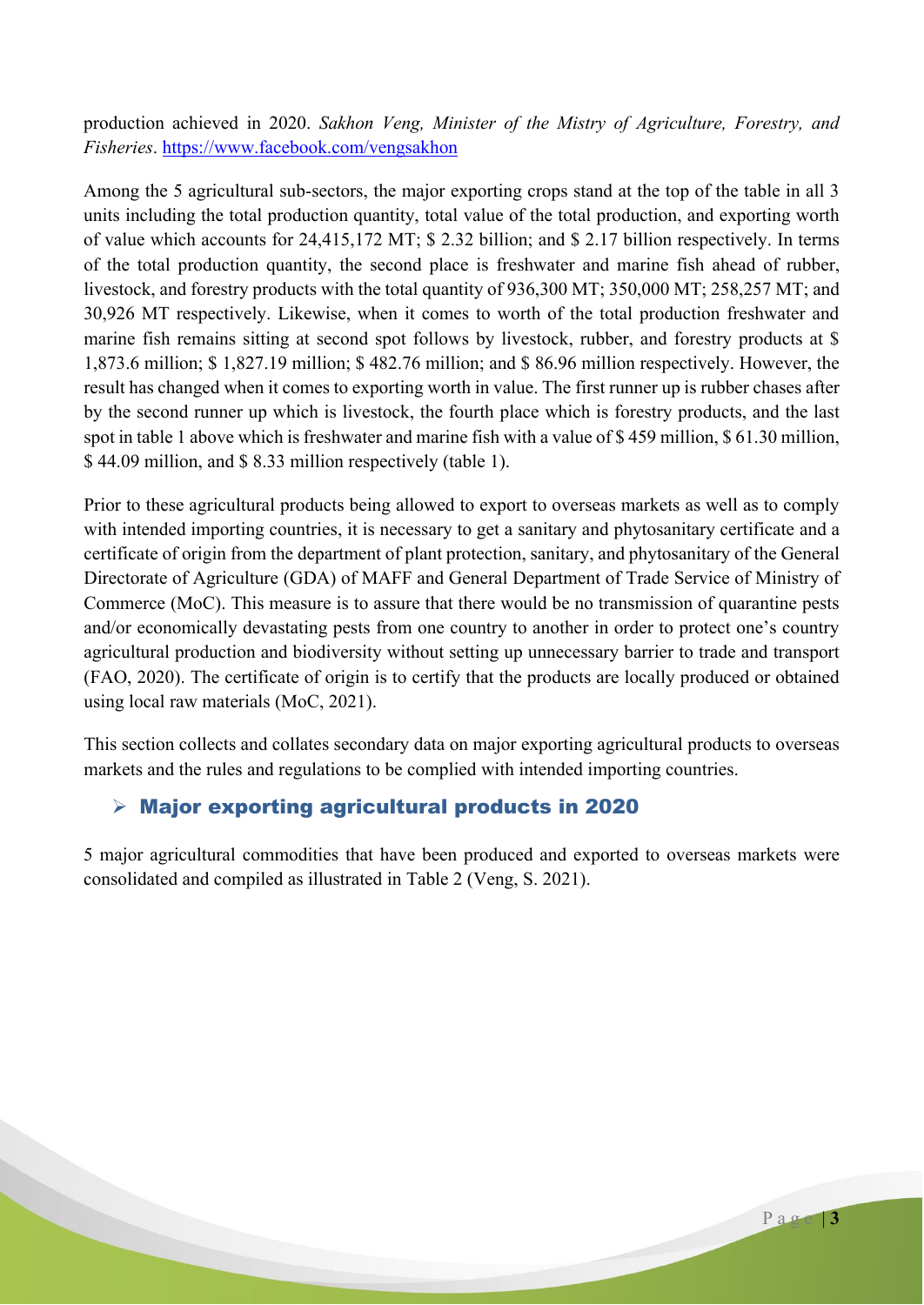**Table 2:** Commodity production areas, productivity, exporting volume, and worth in value in 2020 (Author's compilation based on information retrieving from an official Facebook page of Minister of MAFF)

| <b>Commodity</b>    | <b>Production</b><br>areas (ha) | <b>Harvesting</b><br>areas (ha) | <b>Productivity</b><br>(MT) | <b>Average</b><br>yield<br>(MT/ha) | <b>Exporting</b><br><b>Quantity</b><br>in 2020<br>(MT) | The total<br>value of the<br>total<br>productivity<br>(in million<br><b>USD</b> ) |
|---------------------|---------------------------------|---------------------------------|-----------------------------|------------------------------------|--------------------------------------------------------|-----------------------------------------------------------------------------------|
| Cavendish<br>Banana | 15,945                          | 14,270                          | 478,350                     | 33.52                              | 333,143                                                | \$434.35                                                                          |
| Cashew nut          | 258,984                         | 162,294                         | 242,324                     | 1.49                               | 230,981                                                | \$481.48                                                                          |
| Mango               | 131,890                         | 93,099                          | 1,748,624                   | 18.78                              | 947,628                                                | \$571.86                                                                          |
| Pepper              | 7,239                           | 6,092                           | 18,242                      | 2.99                               | 5,079                                                  | $\mathbb{S}$<br>42.50                                                             |
| Longan              | 14,500                          | 11,599                          | 196,712                     | 16.96                              | 102,280                                                | \$155.82                                                                          |

Source: Veng, Sakhon. (2021, January 02). The total agricultural production yield and overseas export quantity initial result in December 2020. *Sakhon Veng, Minister of the Mistry of Agriculture, Forestry, and Fisheries*. https://www.facebook.com/vengsakhon

Out of the 5 agricultural commodities, cashew nut and mango contain the biggest production areas follows by cavendish banana and longan with the cultivated areas of 258,984 ha; 131,890 ha; 15,945 ha; and 12,500 ha respectively. Mango provides the highest yield that accounts for 1,748,624 MT/ha follows by banana, cashew nut, longan, and pepper. However, banana offers the highest average yield chases after by mango, longan, and pepper with amount of 33.52 MT/ha; 18.78 MT/ha; 16.96 MT/ha; and 2.99 MT/ha respectively. Cashew nut sees the lowest on average yield among the 5 commodities at 1.49 MT/ha. Mango stands at the top in terms of exporting quantity comes after by banana, cashew nut, longan, and pepper with the volume of 947,628 MT; 333,143 MT; 230,981 MT; 102,280 MT; and 5,079 MT respectively. In terms of the selling price of the total yield, mango is the leading commodity goes after by cashew nut, banana, longan, and pepper with a total worth of money of \$ 571.86 million; \$ 481.48 million; \$ 434.35 million; \$ 155.82 million; and \$ 42.50 million respectively.

### $\triangleright$  Overseas market importing regulatory requirements

According to the Khmer Times online news (2020) reported that most of Cambodian agricultural products were exported mainly to China, the EU, ASEAN, Hong Kong, Taiwan, Australia, New Zealand, and the US with the total quantity of more than 3 million MT (Chan, 2020). When exporting agricultural products to these countries there are some criteria required to comply with including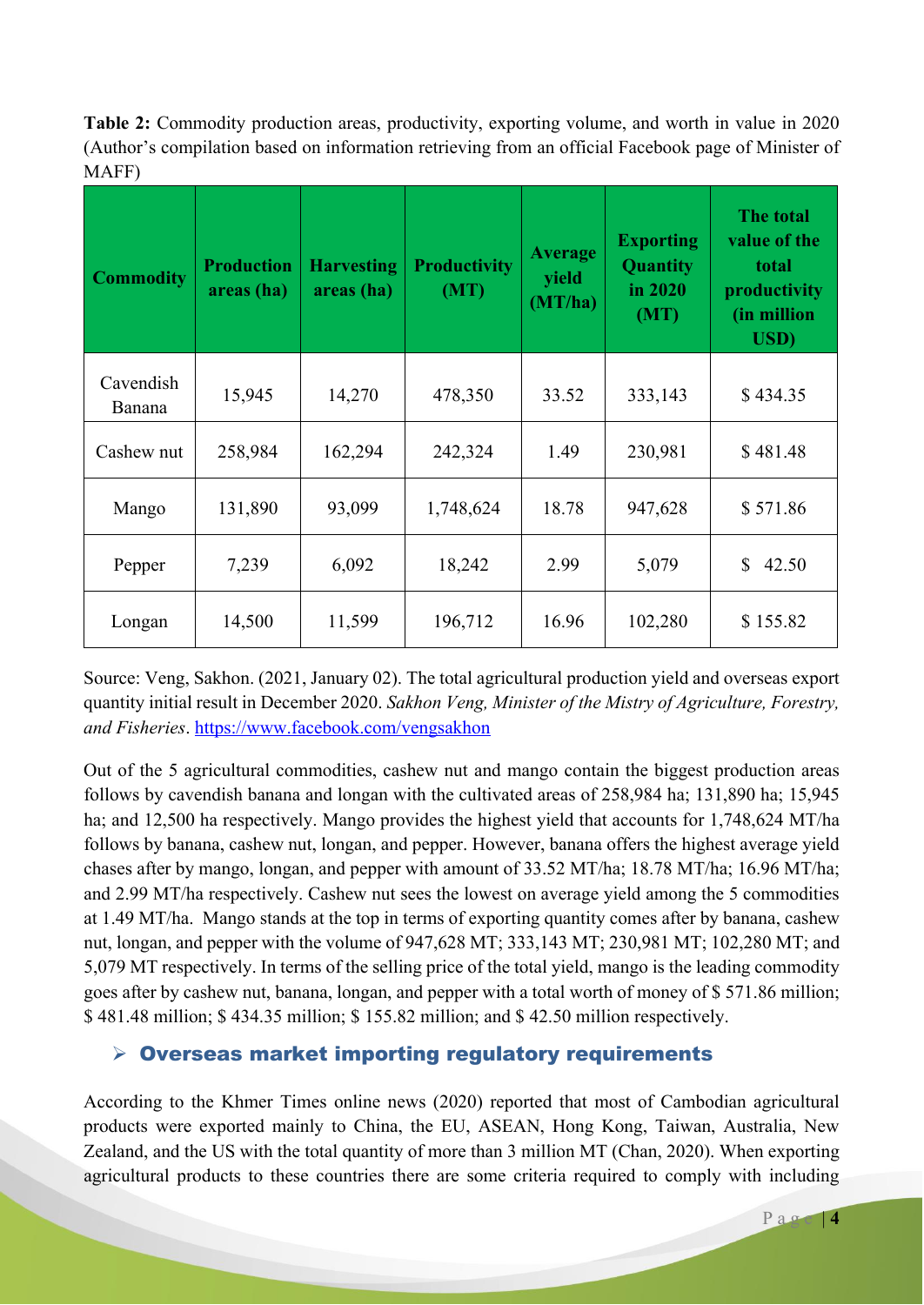sanitary and phytosanitary certificate, and food safety and quality assurance certificate which encompasses the traceability system. In addition, amid growing concerns of consumer over food safety and health consciousness, importing countries have strictly imposed the law on importing agricultural and food products to their countries (UNESCAP, n.d.).

The member states of the ASEAN have signed several Free Trade Agreements (FTA) either bilateral or regional with various countries such as Australia, New Zealand, China, Hong Kong, Japan, South Korea, and India. This agreement removes the import & export tariff barriers of all ASEAN nations to freely trade with its signed counterpart countries (Association of Southeast Asian Nations, n.d.). This means that Cambodian agricultural products export to endorsed counterpart nations are tariff barriers free. However, there are 2 types of required documents including preferential tariff **certificate of origin (CO)** to be issued by the Ministry of Commerce and **sanitary and phytosanitary certificate (SPS)** which is attested by the GDA of MAFF. The former letter is an official document that certifies the products originated, wholly obtained, produced, or manufactured in a country whereas the latter certificate is to assure the food safety and to prevent entry, establishment of or spread of harmful pests and diseases (MoC, 2021; GDA, 2017).

Looking at regulatory policy of importing agricultural products to the developed countries such as the EU and the US, trading agricultural products in those country markets must comply with food safety legislation to assure the food products are safe for consumption and of high quality. Thus, each company along the supply chain must adopt an internal traceability system and share the data with concerning regulatory institutions. This is to ensure product quality and public safety are under control which results in putting pressure on traceability requirements in the food supply chain to become more and more strict (Mainetti *et al*., 2013).

This section will explain some of the selected internationally recognized certification and accreditation bodies for exporting agricultural products to the globe. They are CODEX Alimentarius, International Food and Organic Agriculture Movement (IFOAM–Organic International), and International Organization for Standardization.

- CODEX Alimentarius is an international food standard which produces guidelines and codes of practices that contribute to the safety, quality, and fairness of the international food trade. It protects consumer's health and assures the safety and quality of food products which follow the standardized ordered specification set by this institution. It is established and under the oversight of FAO and WHO (CODEX Alimentarius, 2021).
- IFOAM Organics International work focuses on bringing true sustainability to agriculture across the world. They promote adoption of organic agriculture and similar approach whether certified or non-certified toward best practices by integrating organic principles and methods for agricultural operations to become more sustainable (IFOAM, 2020). Standards and certification that this institution offers including the organic guarantee system which demarcate the line between what is organic and what is not, participatory guarantee system (PGS) is a "locally focused quality assurance system or organic guarantee systems that certify producer based on active participation of stakeholders and are built on a foundation of trust, social networks, and knowledge exchange.", and internal control systems (ICS) for group certification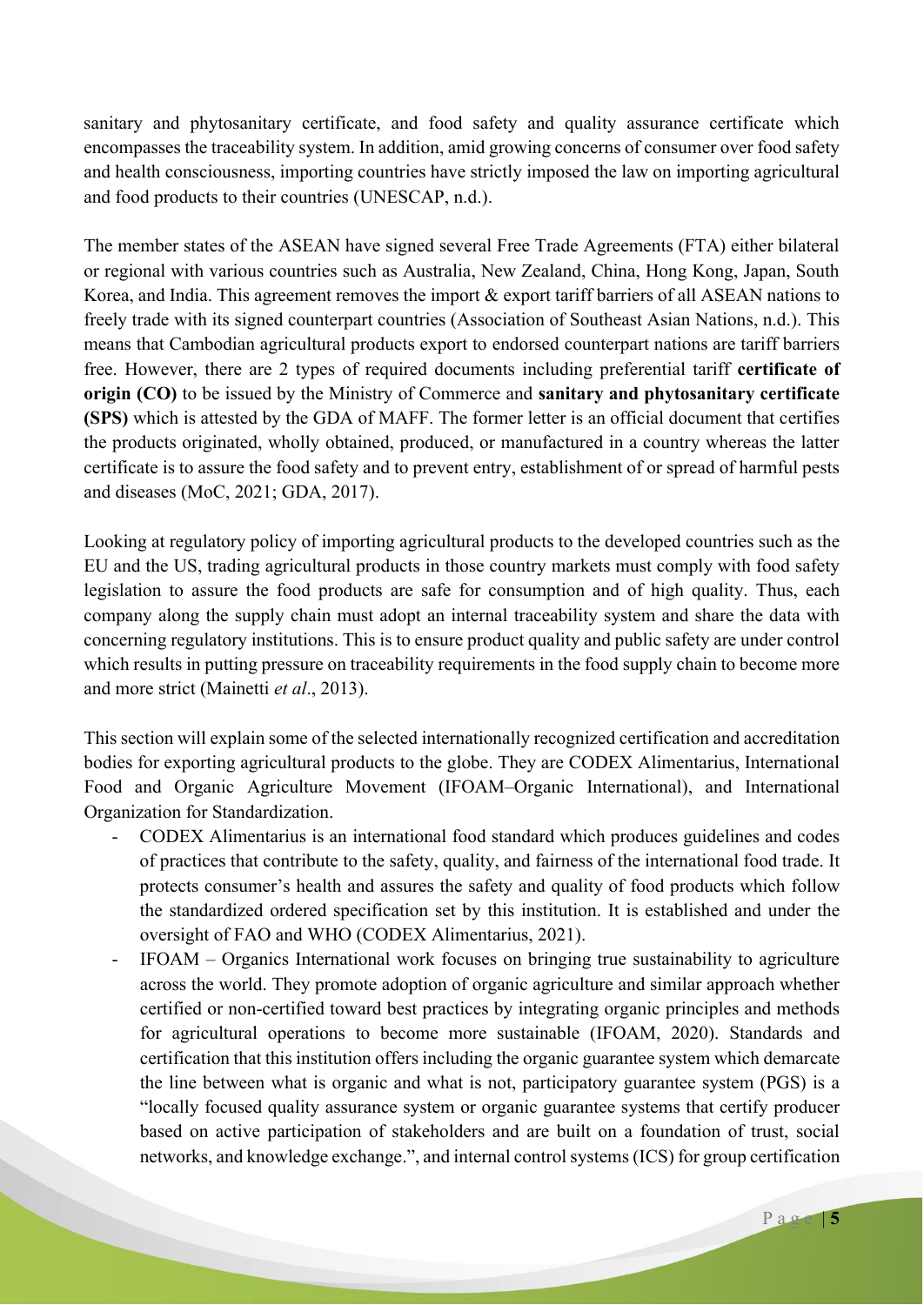which facilitate organic smallholders to access to third-party certification and organic market (IFOAM – Organics International, n.d.)

International Organization for Standardization develops internationally recognized standards. It is an independent non-governmental organization which envisions a collective action bringing experts of the member countries to share knowledge and develop voluntary, consensus-based, market-relevant international standards that support innovation and provide solutions to global challenges. It allows the best practices of making products fit and work well with each other, identifying safety-related issues of products, and sharing ideas and solutions to the member countries (ISO, n.d.).

These international organizations do not issue any certifying products to their member states, however, with the consent from the state members, they are mandatory to authorize an official inspection system and official certification systems to the state member government or eligible independent body to be a registered certifying body which complies with specific pre-defined requirement criteria (FAO, n.d.; FAO, 1995; ISO, n.d.). For instance, ISO 9001 or ISO 14001, must be certified by an independent body with written assurance, which is a provisional certificate, that the product, service, or system complying with specific requirements (ISO, n.d.).

However, developed countries like the EU, Japan, and the USA have customized these regulations to be aligned with their country standard requirements such as EU Organic Regulation – EC 834/2007, Japanese Agricultural Standards-JAS, and the United State of Department of Agriculture National Organic Program (USDA-NOP) respectively.

- JAS is established by the Japanese Ministry of Agriculture, Forestry, and Fisheries-JMAFF which is in charge of issuing Japanese National Standard in the field of agriculture, forestry, fisheries, and food industry (JMAFF, n.d.). In 2003, the Japanese government enacted the food safety law with an objective to promote the measure concerning food safety. One of the measures in the food sanitation law was the introduction of "Food Traceability Systems". A month later, JMAFF announced a new Japan Agricultural Standards (JAS) program of imported beef (Clemens, R. 2003). To be able to use the JAS sticker on imported products as "Organic" importing companies are required to be certified by Accredited Japanese Certifying Bodies or unless the overseas manufacturers are certified by organic JAS certification bodies. To acquire the JAS organic logo, firms or manufacturers must apply for this certificate through registered certifying bodies. JMAFF accepts the applications of intended register certifying bodies and conducts assessment based on the standards specified by JAS law. The registered certifying agents open for certification application from agricultural production firms and processed food manufacturers then award the certification after conducting assessments based on technical criteria for certification. After issuing organic certifying products, the inspection institution will annually check the firms whether they comply with JAS technical requirement criteria (JMAFF, 2015).
- In the EU, EU directive 178/2002 came into effect in early 2005 which is mandatory for all foods and feeds sold within the EU countries must apply traceability system (Fonlinas, *et al.*, 2006). Having had the EU Organic Regulation sticker on locally produced or imported products allows the free flow of these products with the EU member states. To obtain the EU Organic Regulation – EC 834/2007, commercial firms, importing companies, and the farmers of the EU member nations must apply for this certificate through registered certifying institutions. A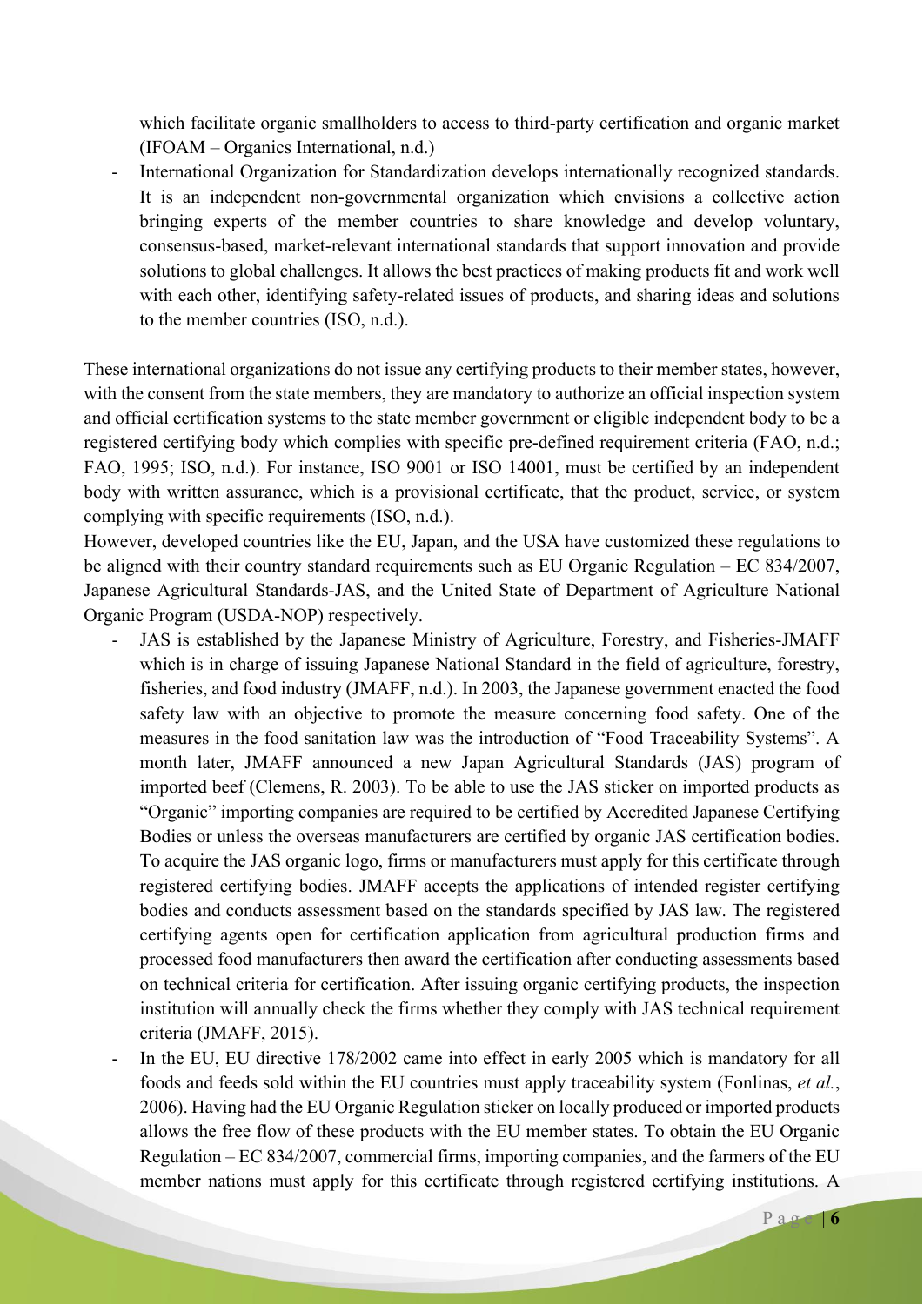process of applying for the EU Organic Regulation – EC 834/2007 of ECOCERT, which is one of certifying bodies, is exemplified. First, firm or farmer is required to file an application then it will be reviewed by ECOCERT. Next, the formal certification contract comes into effect after the body has agreed to accept the application. Then, an initial evaluation of both recorded paperwork and onsite inspection kicks off. Later, the final review by the certifying body committee and certification decision is made whether the firm or farmer complies with and meets the required criteria to be certified as organic or not. After granting the EU Organic Certificate, the surveillance of the operation takes place which the final step of the application process where it will annually check the firm or farmland at least once (ECOCERT, 2020).

USDA NOP is the federal regulatory entity that oversees the development and enforcement of rules and regulations for all organic agricultural products trafficking in the US territory (USDA AMS, n.d.). To acquire this certification, there are 5 steps to follow. Firstly, the firm is required to develop its organic system plan and implements this developed organic system then request for a certifying agent to inspect the system. Later, allow the agent to review the inspection report. If the operation complies with the rules the certifying agent will issue organic certificate listing products that can be sold as organic on the US territory and its accredited counterpart countries (McEvoy, 2020).

Traceability is the ability to follow the movement of a food through specified stage of production, processing, and distribution (CAC, 2005) or is the ability to capture, store, and transmit sufficient information about products or substances at all stages in the food supply chain so that the products can be checked for safety and quality through trace upward and track downward activity at any time (Bosna & Gebresenbet, 2013). When the traceability system is applied to an integrated food supply chain in a coordinated and rapidly responsive manner will achieve a reduction of foodborne diseases (Zhang, R. & Bhatt, T. 2014).

#### $\triangleright$  Type of the traceability systems

In the food supply chain when applying a traceability system, it is required all involved actors link the free flow of products in exchange for an interoperability of recorded information across the whole supply chain. All actors in the chain must have an agreement on product identification to ensure that the products are traceable within each stage. These implementing activities are to assure transparency and continuity of information exchanges across the chain (UN Global Impact, 2014). An effective traceability system requires a control process of external and internal traceability.

#### $\triangleright$  External traceability system

All traceable products must have a unique product identification number and batch or lot number. The recorded information within each chain/stage must be interoperable shared between distributed channel participants. This is to ensure that each traceability partner should be able to identify the direct source and direct recipient of traceable products as they pertain to their process.

External traceability interacts with two of product tracings namely tracing back, enables actors in the food supply chain to identify the immediate supplier, and tracking forward, facilitates actors to distinguish an immediate subsequence recipient (Aung, M. M. & Chang, Y., 2014).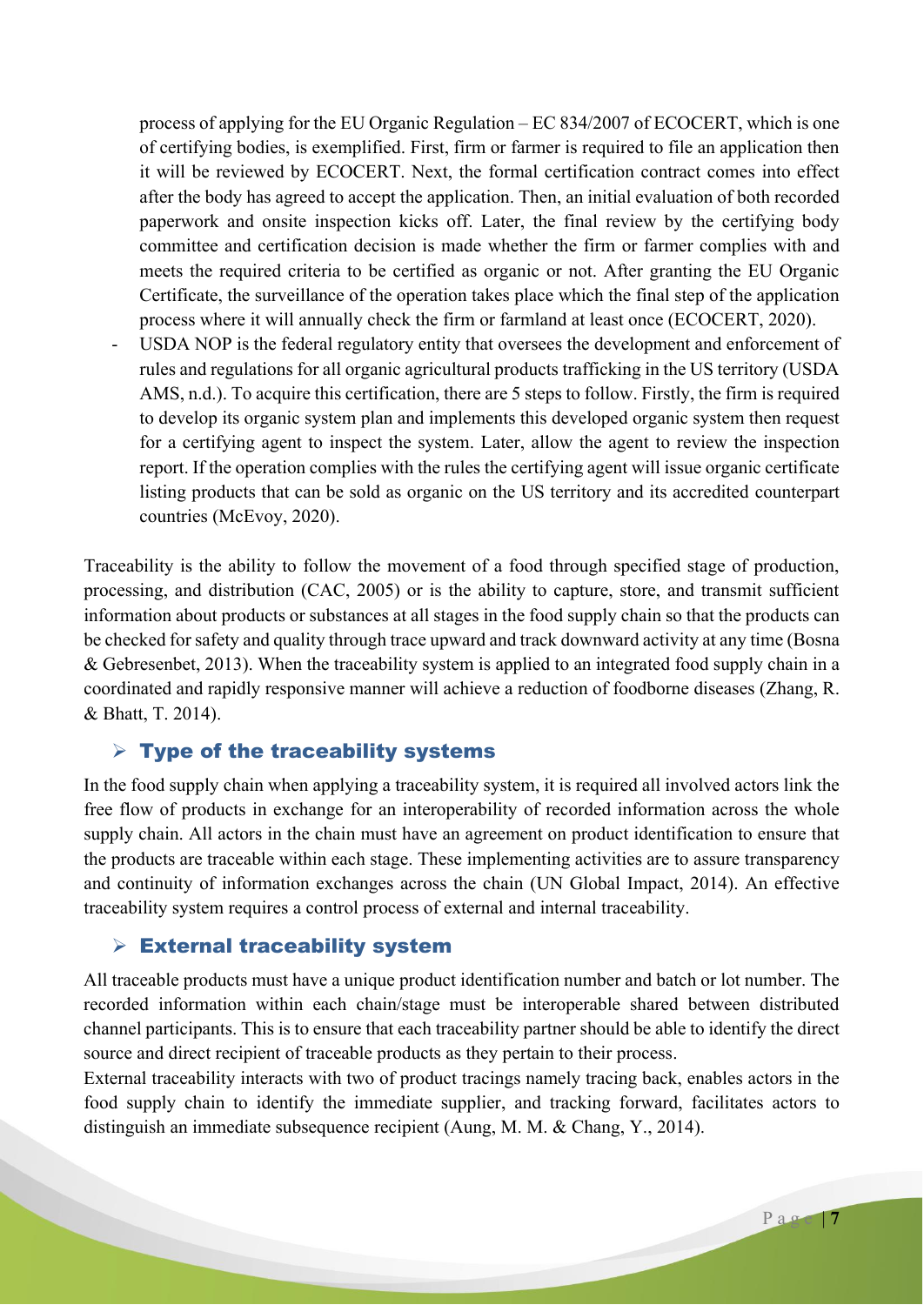### $\triangleright$  Internal traceability system

Processes must be maintained within an organization to link identities of raw materials to those of the finished goods. When one material is combined with others, and processed, reconfigured, or repacked, the new product must have its own Unique Product Identifier. The linkage must be maintained between this new product and its original material inputs (such as batters, breading, seasonings, marinades, salt, packaging materials, and many other inputs) to maintain traceability. A label showing the Lot Number of the traceable input item should remain on the packaging until that entire traceable item is depleted. This principle applies even when the traceable item is part of a larger packaging hierarchy (such as cases, pallets, or shipment containers) (Zhang & Bhatt, 2014 b).

### $\triangleright$  Technical instruments for traceability

Aung and Chang (2014) signified that there are 4 types of technical instruments for traceability that are usually used on food products. They are:

- 1. Alphanumeric code is a combination code contains alphabetical letters, mathematic symbols, numbers, and punctuation marks which is easily readable by computer program.
- 2. Barcode or QR code is a printed label that encodes a series of parallel bars or lines of varying width, spaces, squares, and dots which is readable by optical machine.
- 3. RFID is the technology that applies radio frequency to read and capture data stored on a tag attached to the objects.
- 4. Wireless Sensor Network (WSN) is a system designed to remotely collect, monitor, control, and transmit data of the surrounding environment through interconnected sensor nodes.

## 6.Methodology

To capture the intended respondents' perceptions, purposive sampling is applied in this study. The interviewees are purposively and carefully selected based on their knowledge of the subject and their several experiences as agricultural producer groups, agricultural cooperatives, chemical-free wholesaler or organic retail shops, agricultural product exporting firms, agricultural food manufacturers, and INGO whose works supporting export of agricultural products. These institutions are well-aware of exporting policy requirements.

The interview was conducted in 3 communication ways including a phone call, virtual interview, and a physical meeting interview.

Potential major agricultural product exporters, AC, an association, a private company, and certified institutes were interviewed. A total of 16 interviewees were surveyed which is summarized in table 3:

| No. | <b>Name of Institution</b>        | <b>Type of Institution</b> |
|-----|-----------------------------------|----------------------------|
|     | <b>Angkor Harvest Company</b>     |                            |
|     | Kirirom Mango Farm                | Mango exporter             |
|     | Kingdom Fruits International Firm |                            |

**Table 3:** List of interviewed agricultural product exporters and relevant institutions.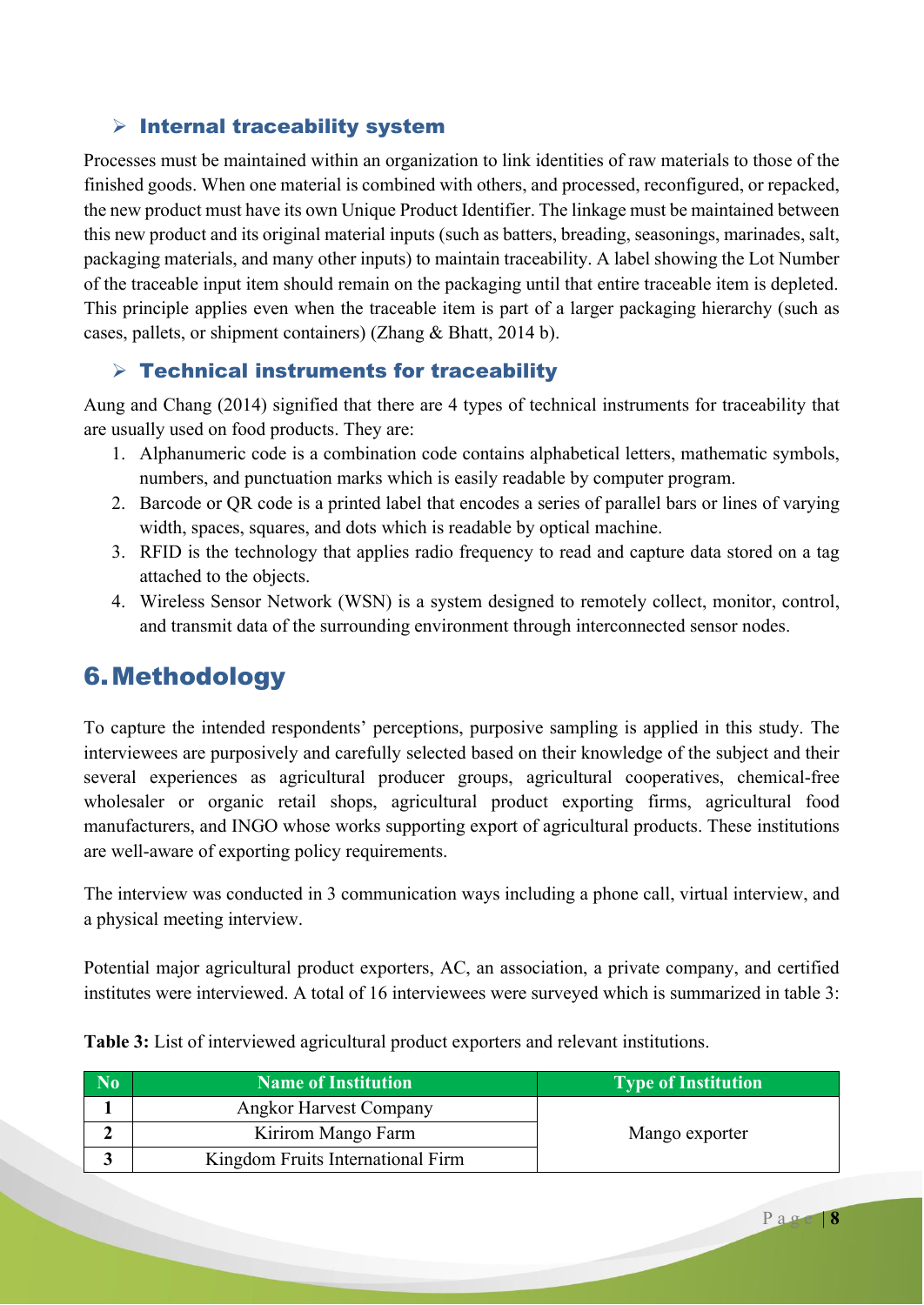| 4              | <b>Kampot Pepper Association</b>               | Pepper Agricultural Cooperative       |  |
|----------------|------------------------------------------------|---------------------------------------|--|
| $\overline{5}$ | Samlot Khmer Organic Pepper                    |                                       |  |
| 6              | Pailin Longan Production                       | Longan Agricultural Cooperative       |  |
| $\overline{7}$ | Pailin Longan Product Agricultural Cooperative |                                       |  |
| 8              | Chey Sambo Enterprise                          | Cashew Nut Agricultural Cooperative   |  |
| 9              | Cashew Nut Association of Kampong Thom         |                                       |  |
| 10             | Yamato Green Co Ltd.                           | Chemical-free/organic wholesaler $\&$ |  |
| 11             | Khmer Organic Cooperative                      | retail shop                           |  |
| 12             | Agri On Co Ltd.                                |                                       |  |
| 13             | International Volunteer of Yamagata            | <b>INGO</b>                           |  |
| 14             | Cambodia Pepper Spices Federation              | Supporting Agricultural Cooperative   |  |
| 15             | Cambodia Agricultural Cooperative Alliances    | <b>Constitutional Agricultural</b>    |  |
|                |                                                | Cooperative                           |  |
| 16             | Cambodia Food Manufacturer Association         | Food Manufacturing Association        |  |
|                | <b>Total Number of Interviewees</b>            | 16                                    |  |

The traceability system for agricultural export product questionnaire was developed as attached in Appendix 1. They are designed using a semi-structured interview with an open-ended questionnaire. The questionnaire is used to guide the interview and the interviewer is flexible to ask further questions if the guided questions are not applicable to the context. As this study is not intended to collect quantitative number but rather to get the opinion and perception of the subject matter, the finding will be analyzed based on the content analysis which is a method application of the qualitative analysis.

# 7.Results of the study

The primary purpose of this study to elaborate on whether the traceability system should be developed. Respondents' experience and feedback added insights to the study. By listening, paper-recording, and analyzing the experience shared by purposively chosen institutions, valuable information was obtained on the demand of the traceability system.

According to the observation through content analysis, the study found that all respondents are wellaware of and understand the importance of the traceability system which is a value-added to agricultural products export to overseas markets especially the US and EU countries. These overseas markets mandate all agricultural and food product importers must adhere to food safety policy which requires a traceability system to tackle food-borne disease proliferation in their territories which in turn protect consumers and public health.

It also reveals an answer to the second objective of identifying the preferred standardization and certifying body in the country, the study shows that it is dependent on the type of agricultural crops they cultivate and overseas markets that they export to e.g., pepper grower needs organic certificate by ECOCERT to export it to the EU market. However, if the exporting firms wish to export to the US they must acquire USDA organic standard. This strict standard of regulation applies to other crops as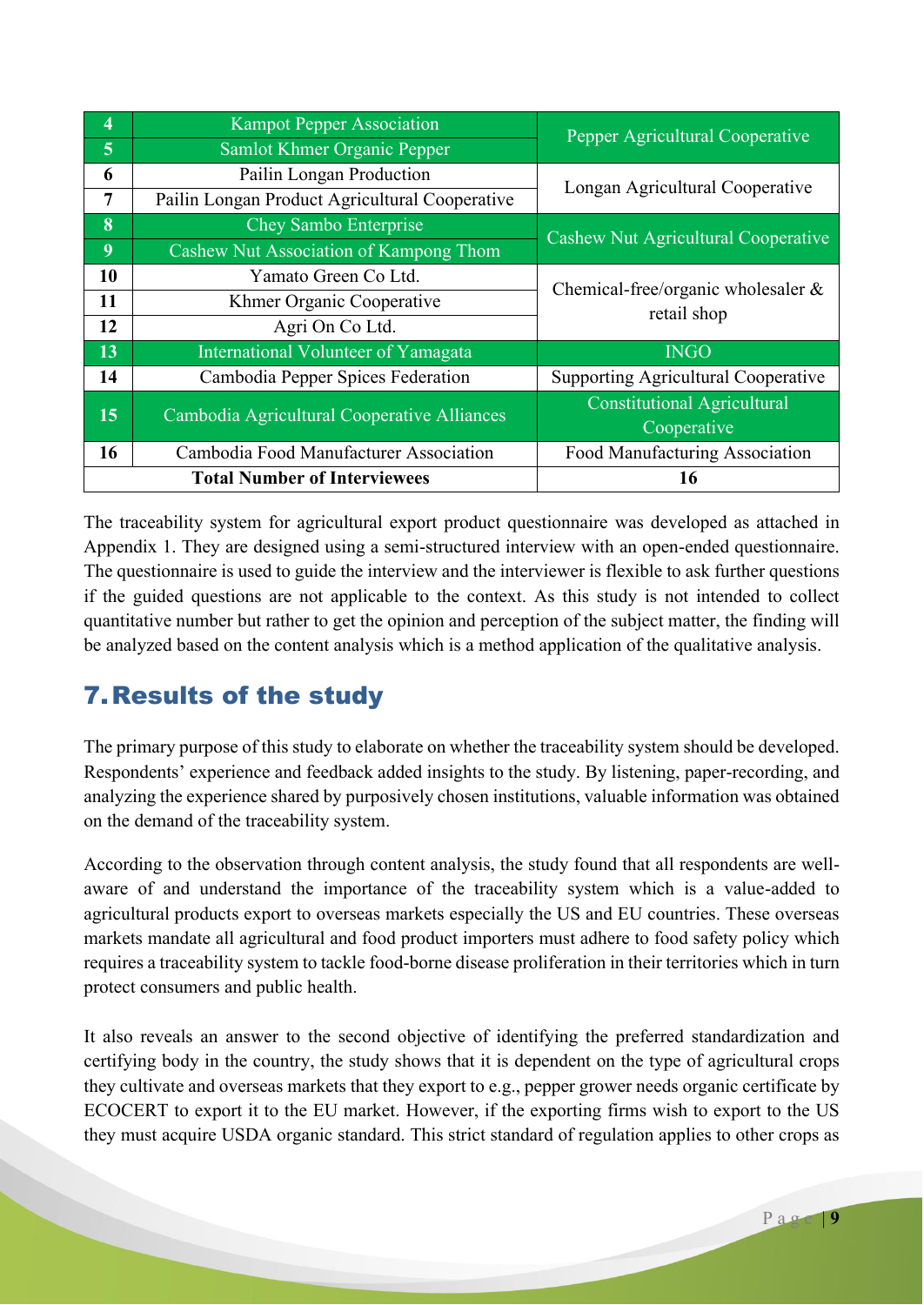well. Mango, Pailin longan, and cashew nut exporters require Certificate of Origin and Sanitary and Phytosanitary certificate which they mainly export these products to the ASEAN and FTA countries.

Finally, the study discovered the third objective of confirming the utilization as well as a willingness to co-finance the system when it is developed by SC 2.2 that all respondents are thrilled to apply traceability system to their agricultural production chain and most agricultural product exporters are willing to co-finance if this is a regulation requirement from overseas markets. However, agricultural cooperatives are hesitant and necessitate to have in-depth discussions with their committee members first prior to making any further decision on the co-investment. All interviewed AC leaders also mentioned that if the members saw the potential benefits of the system such as contract ordering from overseas markets, premium price offered, and sustainable purchasing contract was made between producer groups and buyers then the member would surely co-invest in the traceability system. A tenacious commitment from Cambodia Food Manufacturer Association and Cambodia Agricultural Cooperative Alliances in disseminating and encouraging the application of the system to its 35 food manufacturing members and over 1,200 AC members respectively.

Kirirom Mango Farm Sale Manager shared their experience of the manual traceability system as they have to record all of the relevant data on paperwork and excel sheet. This manual causes difficulty when they want to find out the source of mango farms which take them at least 4 weeks to trace back all of those stacked up information. Having a traceability system in place would help to ease the pressure in search for relevant data that they have stored.

The Kingdom Fruit International company who exports several agricultural products to overseas markets welcomed the idea of developing a digital traceability system, they will utilize the system for their internal food safety control measures and in case if their importing countries require the traceability system to prove their products are safe then they will instantly present the system to their partnering markets. Additionally, they are also willing to co-invest if project could optimize the system that meets their requirements and if they would have decent control over the direction of the system.

Agri On Co Ltd which is a wholesaler of fruit and vegetable products is undertaken developing its own traceability system with assistance from their partnering company in Singapore. SC 2.2 hopes to convince and integrate the traceability system developed by Agri On Co Ltd onto Khmer Agriculture Suite Core Platform.

## 8.Recommendations and Conclusion

The results show that there is a strong demand from the digital traceability system application from all interviewed organizations as well as their willingness to co-invest in the system.

Due to concrete evidence on robust demand from interviewed entities, it is recommended that customizable traceability system application should be developed that could be used with all kinds of agricultural crops.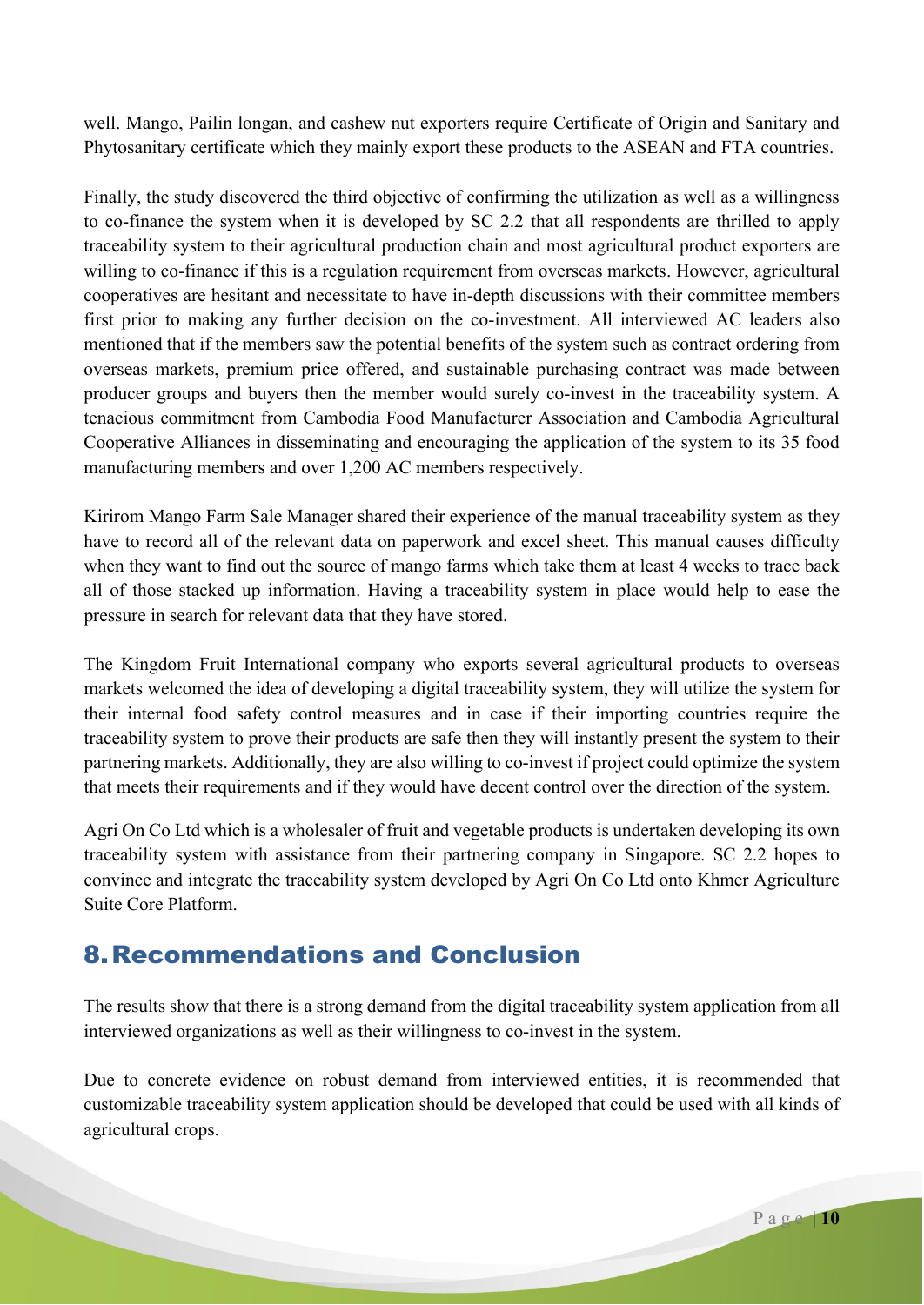## References

- 1. Association of Southeast Asian Nations (n.d.). *ASEAN Free Trade Area (AFTA Council)*. Retrieved from https://asean.org/asean-economic-community/asean-free-trade-area-aftacouncil/
- 2. Aung, Myo Min & Chang, Yoon. (2014). Traceability in a food supply chain: Safety and quality perspectives. *Food Control. 39.* 172-184. https://doi.org/10.1016/j.foodcont.2013.11.007.
- 3. Bosna, T., & Gebresenbet, G. (2013). Food traceability as an integral part of logistics management in food and agricultural supply chain. *Food Control. 33*. 32-48.
- 4. CAC (2005). Codex procedural manual ( $15<sup>th</sup>$  ed.). Retrieved from http://ftp.fao.org/codex/publications/procmanuals/manual\_15e.pdf
- 5. Clemens, R. (2003). Center for Agriculture and Rural Development. *Iowa Ag Review*. Meat traceability in Japan. Vol. 9. No. 4. p. 4-5
- 6. Chan, S. (2020, September 11). Business: Cambodia has exported more than 3 million tonnes of agricultural produce. Retrieved from https://www.khmertimeskh.com/50764124/cambodia-has-exported-more-than-3-milliontonnes-of-agricultural-produce/
- 7. CODEX Alimentarius (2012). *About Codex Alimentarius.* Retrieved from http://www.fao.org/fao-who-codexalimentarius/about-codex/en/
- 8. ECOCERT (2020). *EOS certification process.* Retrieved from https://ecocert.app.box.com/v/EOS-certificationprocess-en
- 9. FAO (n.d.). *Overview of existing standards and certification programs*. Retrieved from http://www.fao.org/3/Y5136E/y5136e08.htm
- 10. FAO (1995). *Principles for food import and export inspection and certification*. Retrieved from http://www.fao.org/3/y6396e/Y6396E01.htm
- 11. FAO (2020). *International Standards for Phytosanitary Measures.* Retrieved it from http://www.fao.org/3/ca8476en/CA8476EN.pdf
- 12. Folina, D., Manikas, I., & Manos, B. (2006). Traceability data management for food chains. *British Food Journal*, *108*(8), 622-633
- 13. GDA (2017). General Directorate of Agriculture. Document repository: Sample phytosanitary certificate for export. Retrieved from https://gda.maff.gov.kh/document/Bq4iPJ1nIh
- 14. IFOAM Organic International (2020). *About IFOAM – Organic International*. Retrieved from https://www.ifoam.bio/about-us
- 15. IFOAM Organic International (n.d.). *Standards and certification*. Retrieved from https://www.ifoam.bio/our-work/how/standards-certification
- 16. Japanese Ministry of Agriculture, Forestry, and Fisheries (n.d.). *Japanese Agricultural Standards (JAS)*. Retrieved from https://www.maff.go.jp/e/policies/standard/jas/
- 17. ISO (n.d.). *About the International Organization for Standardization.* Retrieved from https://www.iso.org/about-us.html
- 18. ISO (n.d.). *International Organization for Standardization: Certification and Conformity*. Retrieved from https://www.iso.org/certification.html
- 19. MAFF (2015). Japanese Ministry of Agriculture, Forestry, and Fisheries, Food Safety and Consumer Affairs Bureau. *The inspection certification system for organic products*. Retrieved from https://www.maff.go.jp/e/jas/specific/pdf/organic\_products\_system\_1501.pdf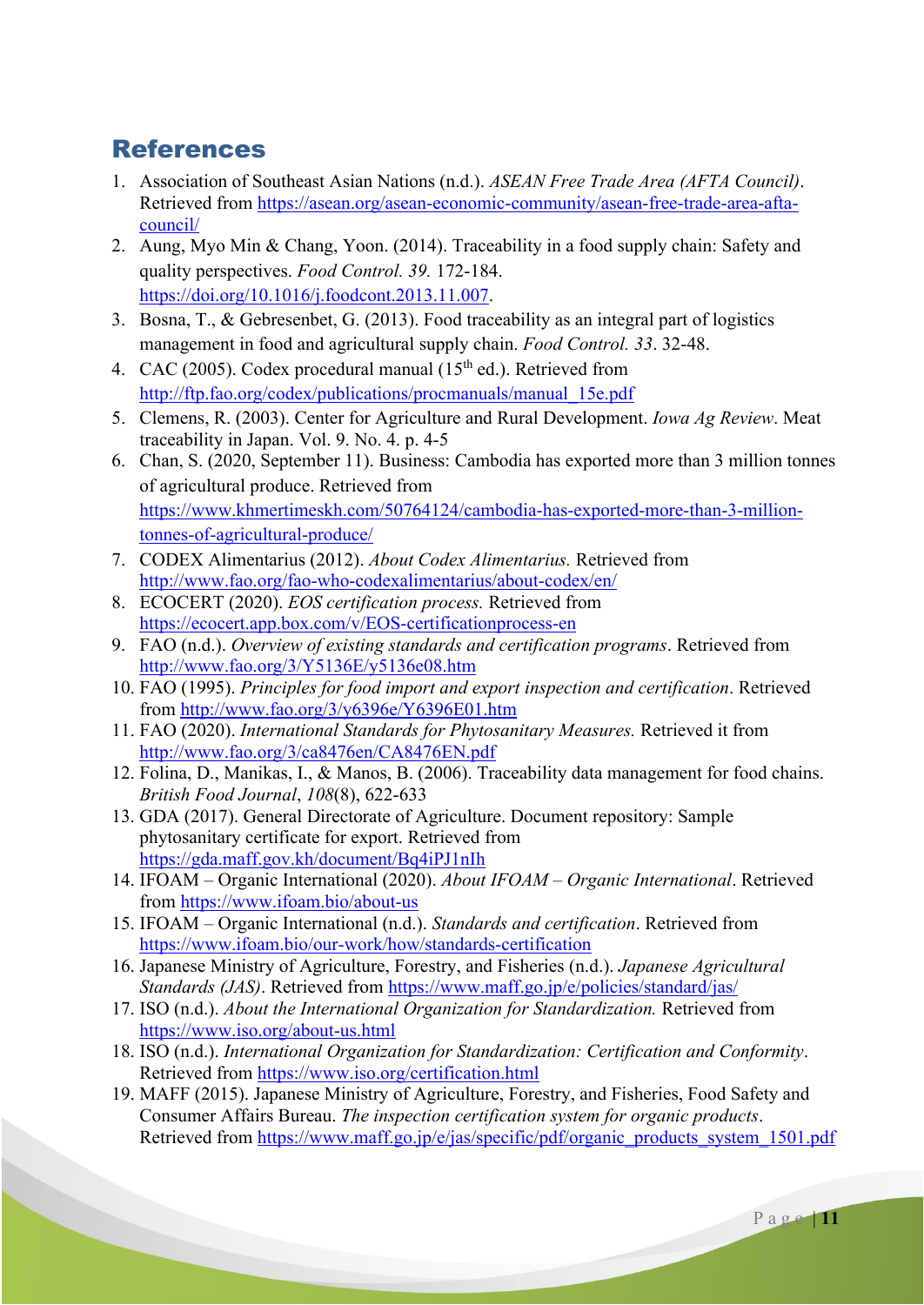- 20. Mainetti, L., Patrono, L., Laura, M., & Vergallo, R., (2013). An innovative and low-cost gapless traceability system of fresh vegetable products using RF technologies and EPCglobal standard
- 21. MoC (2021). *Ministry of Commerce. Trade Services: Certificate of origin*. Retrieved from http://www.moc.gov.kh/en-us/certificate-of-origin
- 22. UNESCAP (n.d.). *Facilitating compliance to food safety and quality for cross-border trade*. Retrieved from https://www.unescap.org/sites/default/files/Facilitating%20Compliance%20to%20Food%20s afety%20and%20quality%20for%20cross-border%20trade%20guide.pdf
- 23. UN Global Impact (2014). A guide to traceability. *A practical approach to advance sustainability in global supply chains*. Retrieved from https://d306pr3pise04h.cloudfront.net/docs/issues\_doc%2Fsupply\_chain%2FTraceability%2 FGuide to Traceability.pdf
- 24. USDA Agricultural Marketing Service (n.d.). *USDA Agricultural Marketing Service: National Organic Program.* Retrieved from https://www.ams.usda.gov/rulesregulations/organic
- 25. McEvoy, M. (2020). US Department of Agriculture. *Organic 1010: Five steps to organic certification*. Retrieved from https://www.usda.gov/media/blog/2012/10/10/organic-101-fivesteps-organic-certification
- 26. The World Bank (2020). Agriculture, forestry, and fishing, value added (% of GDP)- Cambodia. Retrieved from https://data.worldbank.org/indicator/NV.AGR.TOTL.ZS?locations=KH
- 27. Veng, S. (2021). The total agricultural production yield and overseas export quantity initial result in December 2020. *Sakhon Veng, Minister of the Mistry of Agriculture, Forestry, and Fisheries*. Retrieved from https://www.facebook.com/vengsakhon
- 28. Veng, S. (2021). Total value of agricultural products and agricultural export sub-sectors of animal production, fishery products, forestry products, rubber products, and crop production achieved in 2020. *Sakhon Veng, Minister of the Mistry of Agriculture, Forestry, and Fisheries*. Retrieved from https://www.facebook.com/vengsakhon
- 29. Zhang, J. & Bhatt, T. (2014). A guidance document on the best practices in food traceability. *Institute of Food Technologists*. Vol. 13. 1074. https://doi.10.1111/1541-4337.12103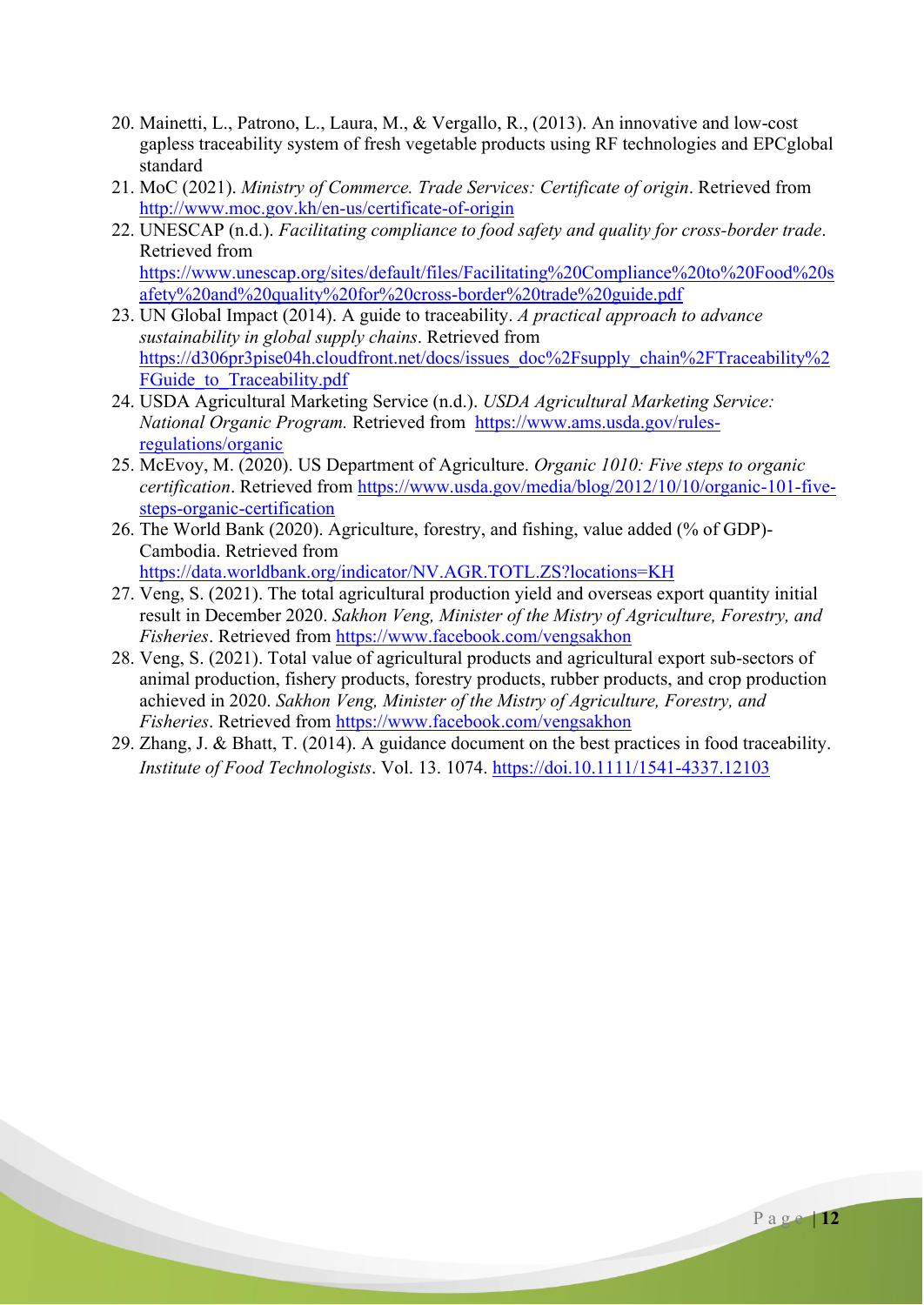# Appendix 1: List of questions for traceability system for agricultural product exporter

#### **A. Company profile**

| 3. Which groups do you belong to?                                                                            |                            |                                               |                   |                                              |  |  |  |
|--------------------------------------------------------------------------------------------------------------|----------------------------|-----------------------------------------------|-------------------|----------------------------------------------|--|--|--|
| $\Box$ a. Ag Product Exporter                                                                                | $\Box$ b. Producer         |                                               |                   | $\Box$ c. Other $(\_\_\_\_\_$                |  |  |  |
|                                                                                                              |                            |                                               |                   |                                              |  |  |  |
|                                                                                                              |                            |                                               |                   |                                              |  |  |  |
|                                                                                                              |                            |                                               |                   |                                              |  |  |  |
| 7. Which crops do you produce or export?                                                                     |                            |                                               |                   |                                              |  |  |  |
| $\Box$ a. Mango $\Box$ b. Banana $\Box$ c. Cashew nut $\Box$ d. Longan $\Box$ d. Pepper $\Box$ e. Other ()   |                            |                                               |                   |                                              |  |  |  |
| 8. Type of company                                                                                           |                            |                                               |                   |                                              |  |  |  |
| $\square$ a. A Local firm                                                                                    |                            | $\Box$ b. International firm                  |                   |                                              |  |  |  |
| 9. What is your production volume per annum (metric tons)? _____________________                             |                            |                                               |                   |                                              |  |  |  |
| 10. What is your exporting capacity per annum (metric tons)? ____________________                            |                            |                                               |                   |                                              |  |  |  |
| 11. What is the export frequency?                                                                            |                            |                                               |                   |                                              |  |  |  |
| $\square$ a. A year-round                                                                                    |                            | $\Box$ b. Seasonal $\Box$ c. Other ( $\Box$ ) |                   |                                              |  |  |  |
|                                                                                                              |                            |                                               |                   |                                              |  |  |  |
| 13. Which of the following post-harvest practices do you apply?                                              |                            |                                               |                   |                                              |  |  |  |
| $\Box$ a. Cleaning $\Box$ b. Grading $\Box$ c. Packing                                                       |                            |                                               |                   | $\Box$ d. Weighing                           |  |  |  |
| $\square$ e. Labelling $\square$ f. Transporting $\square$ g. Storing/cool storage $\square$ h. All of above |                            |                                               |                   |                                              |  |  |  |
| <b>B.</b> Recording information                                                                              |                            |                                               |                   |                                              |  |  |  |
| 14. What information do you record (planting, pesticide application, harvest date?) how do you               |                            |                                               |                   |                                              |  |  |  |
| record?                                                                                                      |                            |                                               |                   |                                              |  |  |  |
|                                                                                                              |                            |                                               |                   |                                              |  |  |  |
| 15. Do you encounter any challenges when recording these information?                                        |                            |                                               |                   |                                              |  |  |  |
|                                                                                                              |                            |                                               |                   |                                              |  |  |  |
| $\Box$ b. No. Why not?                                                                                       |                            |                                               |                   |                                              |  |  |  |
| 16. What are the purposes for recording the above information?                                               |                            |                                               |                   |                                              |  |  |  |
|                                                                                                              |                            |                                               |                   |                                              |  |  |  |
| C. Crop standard and certification institution                                                               |                            |                                               |                   |                                              |  |  |  |
| 17. What type of crop standard does the company comply with?                                                 |                            |                                               |                   |                                              |  |  |  |
| $\Box$ a. Organic                                                                                            | $\square$ b. Chemical-free | $\Box$ c. CAMGAP                              |                   | $\Box$ d. Other ()                           |  |  |  |
| 18. Which certifications do your firm possess?                                                               |                            |                                               |                   |                                              |  |  |  |
| $\square$ a. CAMGAP<br>$\square$ b. GI                                                                       |                            | $\Box$ c. Organic                             |                   | $\Box$ d. Other $(\underline{\hspace{1cm}})$ |  |  |  |
| 19. Which institutions certify your agricultural product/s for export?                                       |                            |                                               |                   |                                              |  |  |  |
| $\square$ a. GDA/MAFF                                                                                        | $\square$ b. ECOCERT       |                                               | $\Box$ c. COrAA   |                                              |  |  |  |
| $\Box$ d. USDA Organic                                                                                       | $\square$ e. JAS           |                                               | $\Box$ e. Other ( |                                              |  |  |  |
| 20. What are the procedures of applying for product certification? How long does it take?                    |                            |                                               |                   |                                              |  |  |  |
|                                                                                                              |                            |                                               |                   |                                              |  |  |  |
|                                                                                                              |                            |                                               |                   |                                              |  |  |  |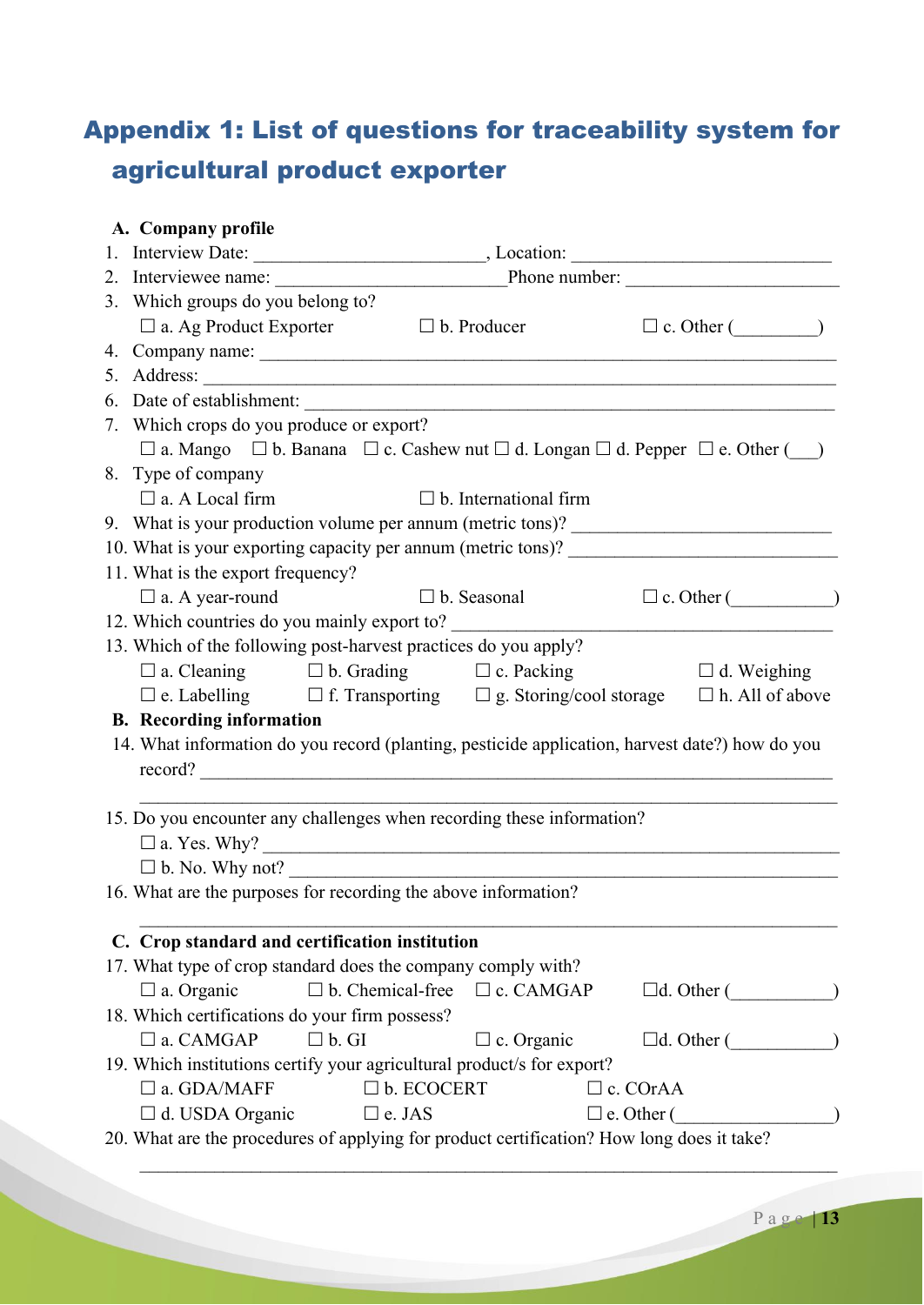#### 21. What are the compliant criteria?

22. How long will the certification last? \_\_\_\_\_\_\_\_\_\_\_\_\_\_\_\_\_\_\_\_\_\_\_\_\_\_\_\_\_\_\_\_\_\_\_\_\_\_\_\_\_\_\_\_\_\_

#### **D. Products complaint**

23. Have you ever got any complaint from buyer/business partner on?

 $\Box$  a. Produce quality  $\Box$  b. Chemical residue  $\Box$  c. Microbial contamination  $\Box$  d. Other ( $\Box$ ) Why? \_\_\_\_\_\_\_\_\_\_\_\_\_\_\_\_\_\_\_\_\_\_\_\_\_\_\_\_\_\_\_\_\_\_\_\_\_\_\_\_\_\_\_\_\_\_\_\_\_\_\_\_\_\_\_\_\_\_\_\_\_\_\_\_\_\_\_\_\_\_

\_\_\_\_\_\_\_\_\_\_\_\_\_\_\_\_\_\_\_\_\_\_\_\_\_\_\_\_\_\_\_\_\_\_\_\_\_\_\_\_\_\_\_\_\_\_\_\_\_\_\_\_\_\_\_\_\_\_\_\_\_\_\_\_\_\_\_\_\_\_\_\_\_\_\_ \_\_\_\_\_\_\_\_\_\_\_\_\_\_\_\_\_\_\_\_\_\_\_\_\_\_\_\_\_\_\_\_\_\_\_\_\_\_\_\_\_\_\_\_\_\_\_\_\_\_\_\_\_\_\_\_\_\_\_\_\_\_\_\_\_\_\_\_\_\_\_\_\_\_\_

\_\_\_\_\_\_\_\_\_\_\_\_\_\_\_\_\_\_\_\_\_\_\_\_\_\_\_\_\_\_\_\_\_\_\_\_\_\_\_\_\_\_\_\_\_\_\_\_\_\_\_\_\_\_\_\_\_\_\_\_\_\_\_\_\_\_\_\_\_\_\_\_\_\_\_

\_\_\_\_\_\_\_\_\_\_\_\_\_\_\_\_\_\_\_\_\_\_\_\_\_\_\_\_\_\_\_\_\_\_\_\_\_\_\_\_\_\_\_\_\_\_\_\_\_\_\_\_\_\_\_\_\_\_\_\_\_\_\_\_\_\_\_\_\_\_\_\_\_\_\_ \_\_\_\_\_\_\_\_\_\_\_\_\_\_\_\_\_\_\_\_\_\_\_\_\_\_\_\_\_\_\_\_\_\_\_\_\_\_\_\_\_\_\_\_\_\_\_\_\_\_\_\_\_\_\_\_\_\_\_\_\_\_\_\_\_\_\_\_\_\_\_\_\_\_\_

Why not?

24. If you have ever got a complaint, how do you deal with such complaint? (Recall products back?)

#### **E. Product traceability system information**

- 25. Do you have any traceability system in-place? (If No, Skip the Question 27)
	- a. Yes. Why? \_\_\_\_\_\_\_\_\_\_\_\_\_\_\_\_\_\_\_\_\_\_\_\_\_\_\_\_\_\_\_\_\_\_\_\_\_\_\_\_\_\_\_\_\_\_\_\_\_\_\_\_\_\_\_\_\_\_\_\_\_\_

 $\square$  b. No. Why not?

- 26. To what extend do you think that the traceability system is important?  $\Box$  a. Very important  $\Box$  b. Important  $\Box$  c. Not important  $\Box$  d. Other ( $\Box$ )
- 27. If you do have a traceability system in-place, which companies do you collaborate with, where are they from, and what is a rough fee-charge per annum?

\_\_\_\_\_\_\_\_\_\_\_\_\_\_\_\_\_\_\_\_\_\_\_\_\_\_\_\_\_\_\_\_\_\_\_\_\_\_\_\_\_\_\_\_\_\_\_\_\_\_\_\_\_\_\_\_\_\_\_\_\_\_\_\_\_\_\_\_\_\_\_\_\_\_\_ \_\_\_\_\_\_\_\_\_\_\_\_\_\_\_\_\_\_\_\_\_\_\_\_\_\_\_\_\_\_\_\_\_\_\_\_\_\_\_\_\_\_\_\_\_\_\_\_\_\_\_\_\_\_\_\_\_\_\_\_\_\_\_\_\_\_\_\_\_\_\_\_\_\_\_

28. If the traceability system is available, would you be interested in applying it?  $\square$  a. Yes. Why

b. No. Why not? \_\_\_\_\_\_\_\_\_\_\_\_\_\_\_\_\_\_\_\_\_\_\_\_\_\_\_\_\_\_\_\_\_\_\_\_\_\_\_\_\_\_\_\_\_\_\_\_\_\_\_\_\_\_\_\_\_\_\_

|                   | 29. Which of the following traceability system technologies would you prefer to apply? |                   |                |  |
|-------------------|----------------------------------------------------------------------------------------|-------------------|----------------|--|
| $\Box$ a. Barcode |                                                                                        | $\Box$ b. QR code | $\Box$ c. RFID |  |

30. If you operate the traceability system, are you willing to share the data?  $\square$  a. Yes. Why

 $\square$  b. No. Why not?

31. Are you willing to invest or co-invest in setting up a system? (Printing barcode, barcode scanner)

 $\square$  a. Yes. Why

 $\square$  b. No. Why not?